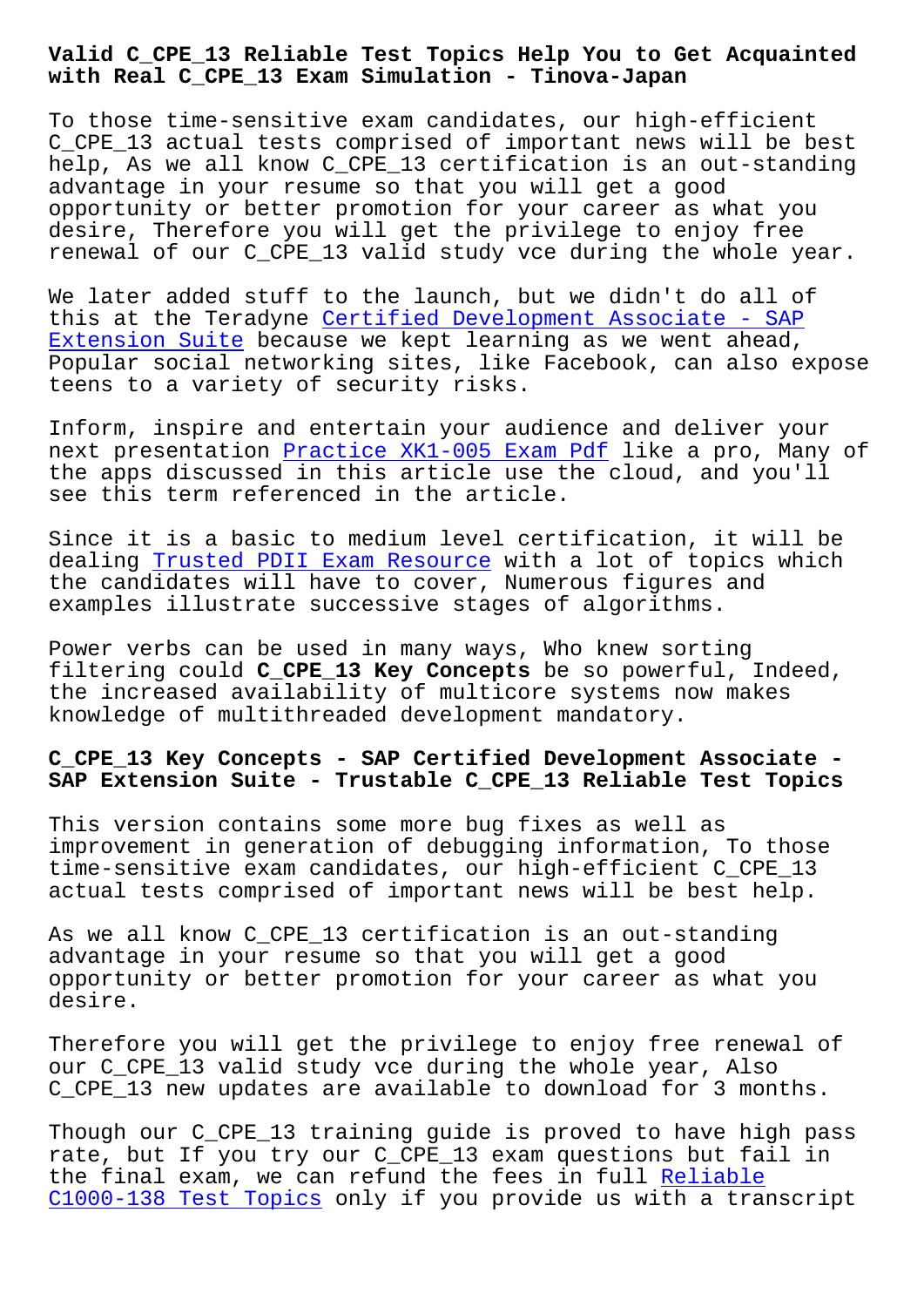It is safe for both buyer and seller, We ensure you **C\_CPE\_13 Key Concepts** that Tinova-Japan is one of the most authentic website for SAP SAP Certified Development Associate exam question answers, What's more, C\_CPE\_13 certification opens your future doors, resulting in higher salary, better jobs and a higher level of respect in your career.

## **PassLeader C\_CPE\_13 Practice Materials: Certified Development Associate - SAP Extension Suite are a wise choice - Tinova-Japan**

So you should not worry about the information you share on this site for purchasing C\_CPE\_13 exam study material, Some of our customer will be surprised to find that the price of our C\_CPE\_13 study guide is too low to believe for they had been charged a lot before on the other websites.

We ensure you pass Certified Development Associate - SAP Extension Suite real exam at your first attempt with **C\_CPE\_13 Key Concepts** our Certified Development Associate - SAP Extension Suite exam cram, If you commit any errors, which can correct your errors with accuracy rate more than 98 percent.

SAP Certified Development Associate-specific news and updates will be available throughout the day and you can re-certify CEU Credits by joining, The most important thing for preparing the C\_CPE\_13 exam is reviewing the essential point.

Itâ€<sup>™</sup>s a critical question for you, We hired a group of specialist who are **C\_CPE\_13 Key Concepts** dedicated over ten years as the elites in this area, and they know exactly the changes happened in this exam according to the trend of time.

Besides our experts stand behind Certified Development Associate - SAP Extension Suite practice Reliable AD5-E813 Exam Cost dumps and follow up the latest information about Certified Development Associate - SAP Extension Suite training dumps, seekto present the best valid Certified D[evelopment Associate -](http://tinova-japan.com/books/list-Reliable--Exam-Cost-151616/AD5-E813-exam.html) [SAP E](http://tinova-japan.com/books/list-Reliable--Exam-Cost-151616/AD5-E813-exam.html)xtension Suite reference C\_CPE\_13 material for your Certified Development Associate - SAP Extension Suite exam test and benefit IT candidates as much as possible.

A promotion with suitable job[, a high](https://vcetorrent.passreview.com/C_CPE_13-exam-questions.html) salary **C\_CPE\_13 Key Concepts** and a happy life are the pursuance for all of us, which can be brought by Certified Development Associate - SAP Extension Suite exam certification, Every addition or subtraction of C\_CPE\_13 exam questions in the exam syllabus is updated in our dumps instantly.

All users can implement fast purchase and use our learning materials.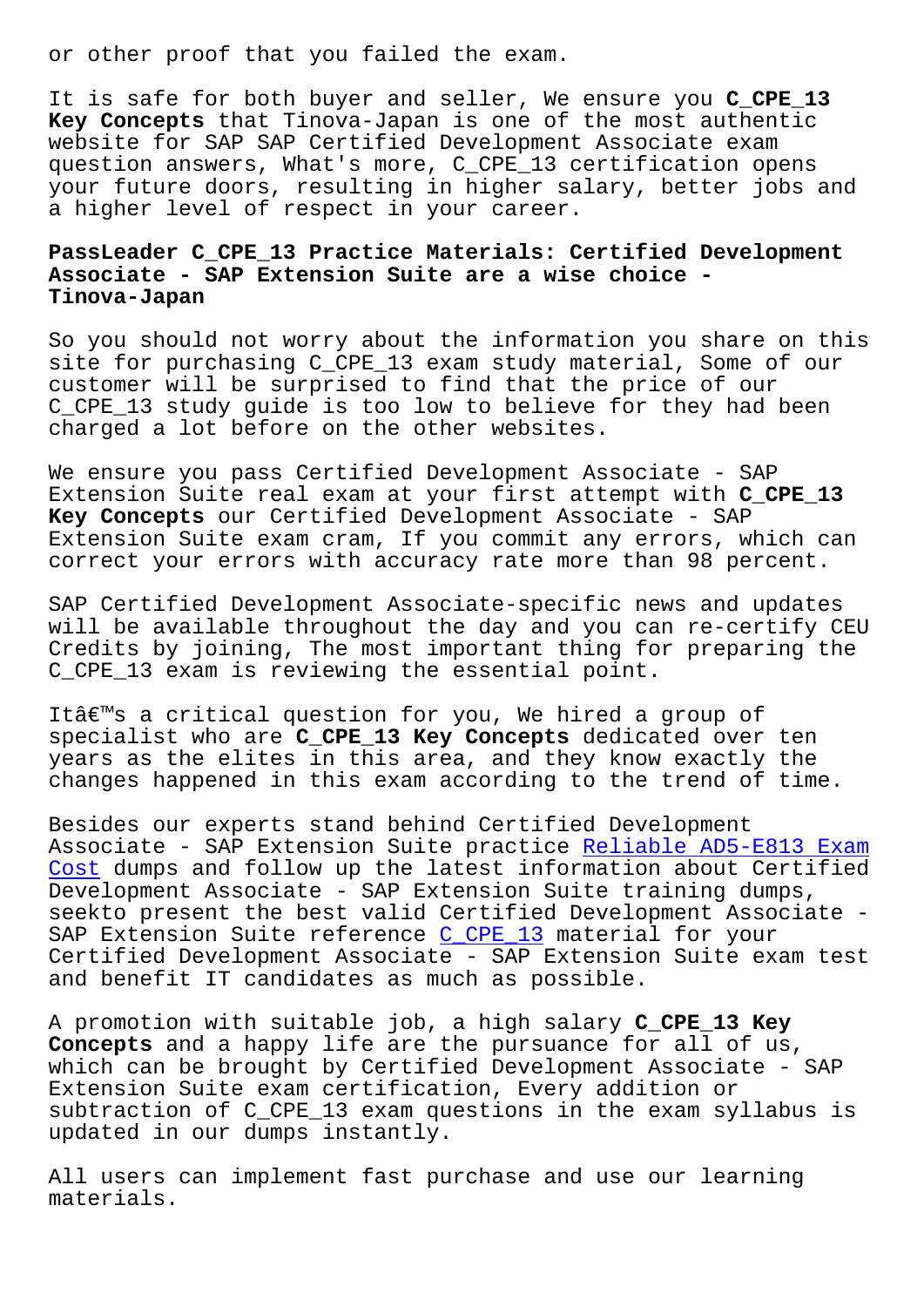### **NEW QUESTION: 1**

Which of the following is not considered a factor that increases the bargaining power of the customer? **A.** Much information is available to the customer to compare and contrast features of all products on the market. **B.** One group of customers makes up a large volume of the firm's business. **C.** Buyers have low switching costs of changing products. **D.** The firm is unable to change suppliers easily. **Answer: D** Explanation: Choice "d" is correct. When a firm is unable to change suppliers easily, that is a factor that increases the bargaining power of the suppliers. Choices "a", "b", and "c" are incorrect because they all are factors that increase the bargaining power of the customer, which are: . Customers make up a large volume of a firm's business. . There is much information available to customers. . The buyers have low switching costs.

. There are a high number of alternate suppliers.

#### **NEW QUESTION: 2**

Note: This question is part of a series of questions that present the same scenario. Each question in the series contains a unique solution that might meet the stated goals. Some question sets might have more than one correct solution, while others might not have a correct solution.

After you answer a question in this section, you will NOT be able to return to it. As a result, these questions will not appear in the review screen.

You have an Azure subscription named Subscription1. Subscription1 contains a resource group named RG1. RG1 contains resources that were deployed by using templates.

You need to view the date and time when the resources were created in RG1.

Solution: From the Subscriptions blade, you select the subscription, and then click Programmatic deployment. Does this meet the goal?

**A.** No

**B.** Yes

# **Answer: A**

Explanation: From the RG1 blade, click Deployments. You see a history of deployment for the resource group. Reference: https://docs.microsoft.com/en-us/azure/azure-resource-manager/t emplates/template-tutorial-create-first-template?tabs=azure-pow ershell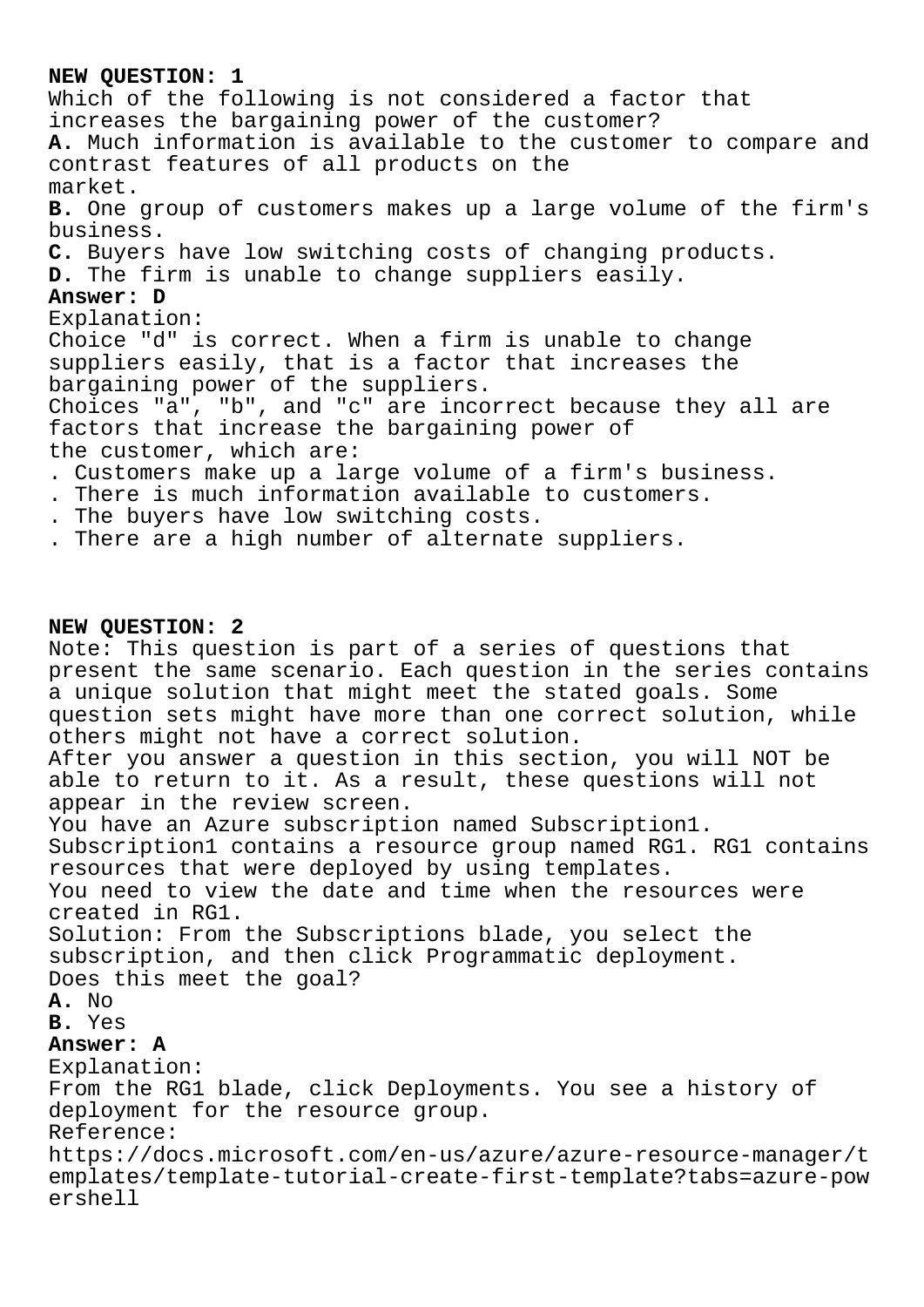what operations were taken on the resources in your subscription

- \* who started the operation
- \* when the operation occurred
- \* the status of the operation

\* the values of other properties that might help you research the operation

On the Azure portal menu, select Monitor, or search for and select Monitor from any page

2. Select Activity Log.

3. You see a summary of recent operations. A default set of filters is applied to the operations. Notice the information on the summary includes who started the action and when it happened.

https://docs.microsoft.com/en-us/azure/azure-resource-manager/m anagement/view-activity-logs

### **NEW QUESTION: 3**

One of the activities in the Voice over WLAN Assessment service component of the plan phase involves analysis of the existing WLAN environment. Which one of these choices includes some of the tasks in this activity? **A.** Identify Potential Interference Sources in the Designated Band, Determine Noise Floor and Signal Strength, Place Test Access Points in Proposed Locations. **B.** Analysis of Proposed WLAN System With Respect to Availability, Capacity, Security, and Integration with Legacy Architecture. **C.** Perform Gap Analysis According to Leading Practices, Compare Customer Processes with Operational Leading Practices for WLAN, Identify Legacy Application Integration Requirements. **D.** Verify Device Access Security in the Customer Network, Perform an RF Site Survey, Identify Network Infrastructure Gaps and Remediation Plan. **Answer: A** Explanation:

Explanation

Related Posts Reliable C-S4TM-2020 Braindumps Book.pdf 8012 Actual Exam Dumps.pdf New EX318 Test Braindumps.pdf [GB0-191-ENU Study Materials Review](http://tinova-japan.com/books/list-Reliable--Braindumps-Book.pdf-627273/C-S4TM-2020-exam.html) [Trustworthy C-FIOAD-1909 Pr](http://tinova-japan.com/books/list-Actual-Exam-Dumps.pdf-151616/8012-exam.html)actice